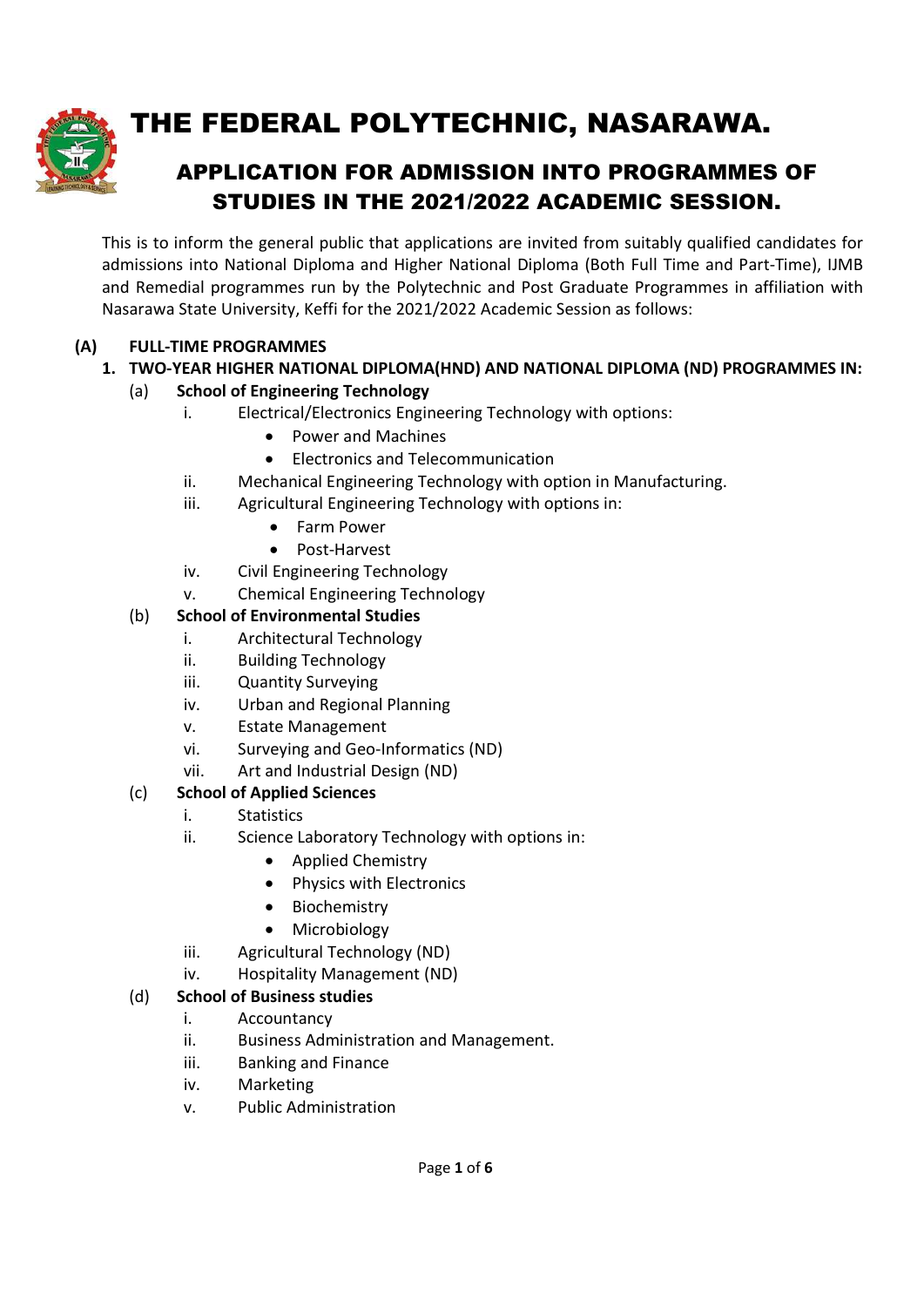### (e) School of Information and Technology

- i. Computer Science
- ii. Office Technology and Management
- iii. Library and Information Sciences
- iv. Mass Communication

### (f) School of General Studies

- i. Crime Management (ND)
- ii. Environmental and Resource Management Technology (ND)

### APPROVED NEW PROGRAMMES

- i. Chemical Engineering Technology (HND)
- ii. Civil Engineering Technology (HND)
- iii. Mass Communication (HND)
- iv. Public Administration (HND)
- v. Environmental and Resource Management Technology (ND)
- vi. Hospitality Management (ND)
- vii. Crime Management (ND)

### 2. ONE-YEAR PRE-NATIONAL DIPLOMA (PRE-ND) SCIENCE AND TECHNOLOGY PROGRAMME IN:

- (a) Chemical Engineering Technology
- (b) Agricultural Engineering Technology
- (c) Civil Engineering Technology
- (d) Mechanical Engineering Technology
- (e) Electrical/Electronic Engineering Technology
- (f) Quantity Surveying
- (g) Building Technology
- (h) Architectural Technology
- (i) Urban and Regional Planning
- (j) Maths and Statistics
- (k) Estate Management and Valuation
- (l) Hospitality Management
- (m) Surveying and Geo- Informatics
- (n) Science Laboratory Technology
- (o) Computer Science
- (p) Agricultural Technology

### ENTRY REQUIREMENTS

- (a) HND: National Diploma (ND) in the relevant fields from recognized Polytechnics with at least Lower Credit plus at least five (5) credits in GCE O'Level, SSCE or its equivalent in relevant subjects including Mathematics and English Language, and minimum of one year post qualification industrial attachment.
- (b) (b) PRE-ND: At least five (5) credits in the GCE O'Level, SSCE, NECO, or its equivalent in the relevant subjects including Mathematics and English Language. Candidates will be required to sit and obtained 110 score in the Unified Tertiary Matriculation Examination (UTME).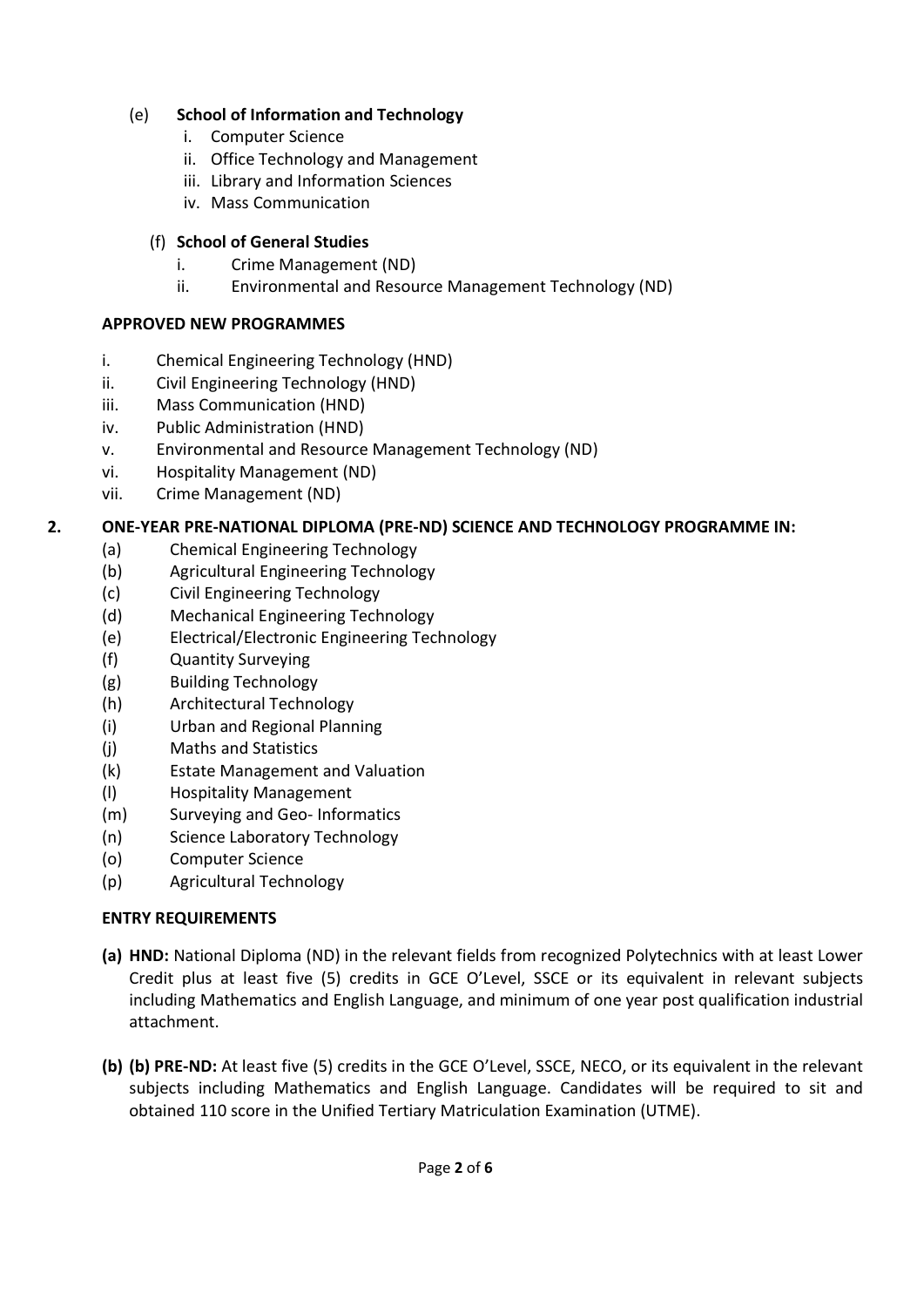#### METHOD OF APPLICATION

Interested applicants are advised to visit the Polytechnic website (www.fedpolynas.edu.ng) to fill expression of interest data capturing in line with the stipulated admission procedures.

Also, applicants would be required to pay the sum Two Thousand Naira (N2, 000.00) only for Post-UTME Screening in respect of ND programmes through the polytechnic Portal.

The deadline for submission of applications is six (6) weeks from the date of publication.

#### 3. POST-UTME SCREENING FOR NATIONAL DIPLOMA (ND) PROGRAMMES

Candidates that have chosen the Federal Polytechnic, Nasarawa in the 2021 UTME and scored the approved minimum cut-off points in the appropriate subjects' combination are eligible for post-UTME Screening.

#### (B). PART-TIME PROGRAMMES

#### 1. HIGHER NATIONAL DIPLOMA, NDII (PRE-HND) AND POLYTECHNIC DIPLOMA IN:

|         | HIGHER NATIONAL DIPLOMA, NDII (PRE-HND) AND POLYTECHNIC DIPLOMA IN: |                  |
|---------|---------------------------------------------------------------------|------------------|
| i.      | Electrical/electronic engineering technology                        |                  |
|         | (Power Machines option)                                             | HND/NDII/P. DIP. |
| ii.     | <b>Mechanical Engineering Technology</b>                            | HND/NDII/P. DIP. |
| iii.    | <b>Architectural Technology</b>                                     | HND/NDII/P. DIP. |
| iv.     | <b>Building Technology</b>                                          | HND/NDII/P. DIP. |
| ٧.      | <b>Urban and Regional Planning</b>                                  | HND/NDII/P. DIP. |
| vi.     | <b>Banking and Finance</b>                                          | HND/NDII/P. DIP. |
| vii.    | Marketing                                                           | HND/NDII/P. DIP. |
| viii.   | <b>Office Technology and Management</b>                             | HND/NDII/P. DIP. |
| ix.     | <b>Statistics</b>                                                   | HND/NDII/P. DIP. |
| x.      | <b>Computer Science</b>                                             | HND/NDII/P. DIP. |
| xi.     | <b>Science Laboratory Technology</b>                                | HND/NDII/P. DIP. |
| xii.    | Accountancy                                                         | HND/NDII/P. DIP. |
| xiii.   | <b>Agricultural Engineering Technology</b>                          | HND/NDII/P. DIP. |
| xiv.    | <b>Quantity Surveying</b>                                           | HND/NDII/P. DIP. |
| XV.     | <b>Business Administration and Management</b>                       | HND/NDII/P. DIP. |
| xvi.    | Library and Information Sciences                                    | HND/NDII/P. DIP. |
| xvii.   | <b>Estate Management</b>                                            | HND/NDII.        |
| xviii.  | <b>Chemical Engineering Technology</b>                              | NDII/P. DIP.     |
| xix.    | <b>Mass Communication</b>                                           | NDII/P. DIP.     |
| XX.     | <b>Public Administration</b>                                        | NDII/P. DIP.     |
| xxi.    | <b>Land Administration</b>                                          | POLY DIP.        |
| xxii.   | Civil Engineering Technology                                        | POLY DIP.        |
| xxiii.  | <b>Agricultural Technology</b>                                      | POLY DIP.        |
| xxiv.   | <b>Entrepreneurship Development</b>                                 | POLY DIP.        |
| XXV.    | <b>Environmental Management</b>                                     | POLY DIP.        |
| xxvi.   | <b>Hospitality Management (Catering)</b>                            | POLY DIP.        |
| xxvii.  | Tourism and Event Management                                        | POLY DIP.        |
| xxviii. | Cooperative Economic & Management                                   | POLY DIP.        |
| xxix.   | Taxation                                                            | POLY DIP.        |
| XXX.    | <b>Foundary Technology</b>                                          | POLY DIP.        |
| xxxi.   | <b>Railway Engineering</b>                                          | POLY DIP.        |
|         | Page 3 of 6                                                         |                  |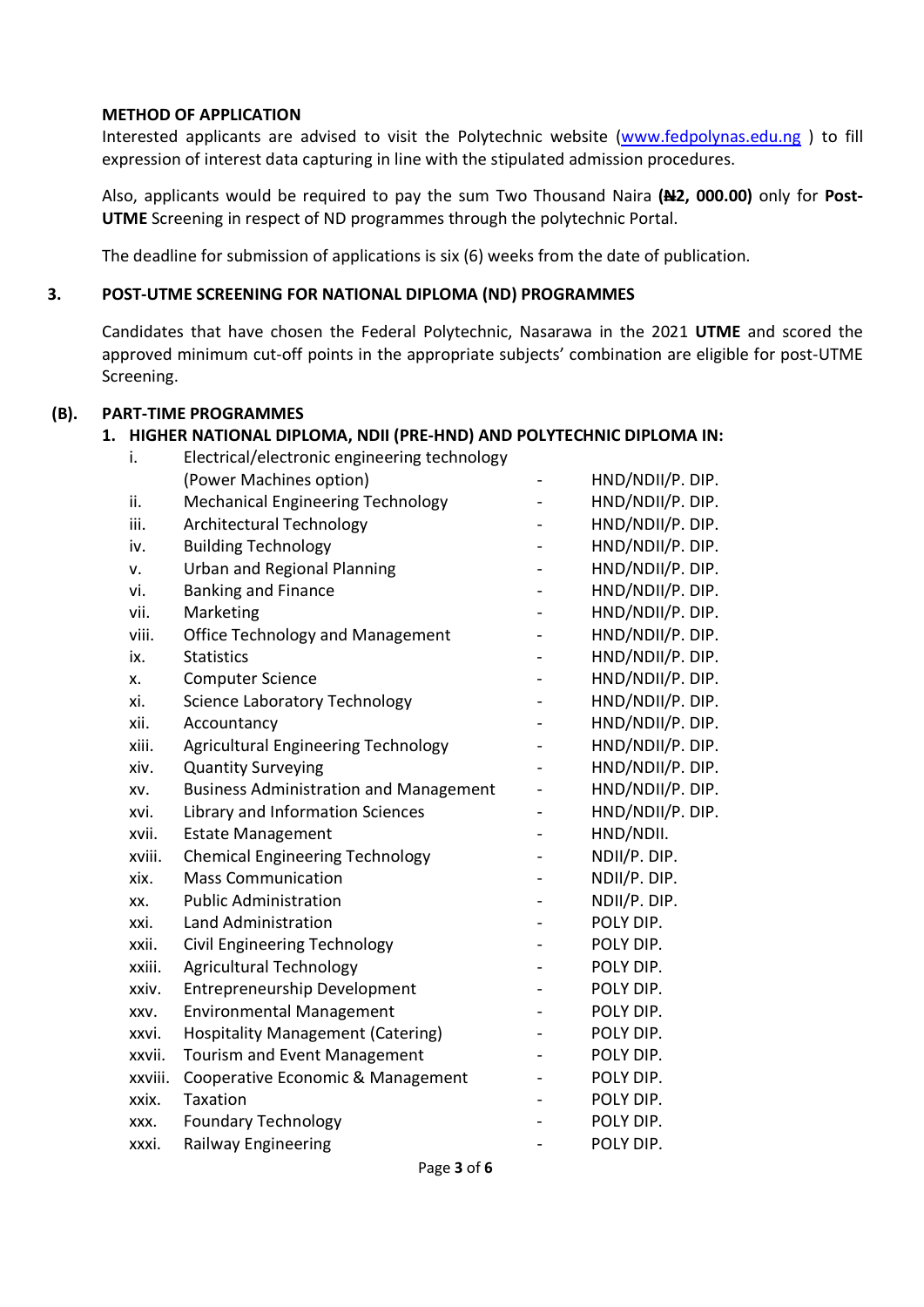|            | xxxii. Mechatronics Engineering                |                              | POLY DIP. |
|------------|------------------------------------------------|------------------------------|-----------|
|            | xxxiii. Welding and Fabrication Engineering    |                              | POLY DIP. |
| xxxiv. Law |                                                |                              | POLY DIP. |
|            | xxxv. Local Government Studies                 |                              | POLY DIP. |
|            | xxxvi. Social Development and Administration   | $\qquad \qquad \blacksquare$ | POLY DIP. |
|            | xxxvii. Human Resource Management              |                              | POLY DIP. |
|            | washii Crimo Managamant Droventian and Control |                              |           |

xxxviii. Crime Management, Prevention and Control

#### DURATION FOR PROGRAMMES:

Higher National Diploma (HND) programmes shall run for six (6) semesters and lectures conducted during the weekends, (Fridays-Sundays). The candidates are however not eligible for NYSC mobilization but will qualify for Letter of Exclusion. The National Diploma (NDII) shall run for two (2) semesters, while the Polytechnic Diploma Programmes shall run for four (4) semesters.

#### ENTRY REQUIREMENTS

- (i) HND (part-time): National Diploma (ND) in the relevant field from recognized Polytechnics with at least Lower Credit plus at least five (5) Credits in GCE O'Level, (WAEC, NECO and NABTEB) or its equivalent in relevant subjects including Mathematics and English Language. The post ND working experiences not required for admission in this respect.
- (ii) National Diploma (NDII): Ordinary Diploma or its equivalent in relevant discipline and five (5) Credits at not more than two sittings at the GCE O'Level, (WAEC, NECO and NABTEB) or its equivalent in relevant subjects including Mathematics and English Language and any three relevant subjects.
- (iii) Polytechnic Diploma (Part-Time): At least four (4) passes including Mathematics and English Language and other relevant subjects at the GCE O' Level, (WAEC, NECO and NABTEB) or its equivalent.

#### METHOD OF APPLICATION:

Interested candidates are advised to visit the Polytechnic website (www.fedpolynas.edu.ng) for detailed admission procedure in order to fill the expression of interest data capturing.

#### (C). IJMB AND REMEDIAL PROGRAMMES

#### 1. IJMB PROGARAMME

The Interim Joint Matriculation Board programme is a One-year Advanced Level programme in the Arts, Social Sciences and Science, which leads successful candidates to secure admission at the 200 level in a University through JAMB Direct Entry procedure. The available subject combinations are:

| S/NO | <b>COURSE</b> | <b>SUBJECT COMBINATION</b>                  |
|------|---------------|---------------------------------------------|
|      | <b>CODE</b>   |                                             |
| 1.   | 005           | Accounting, Business Management, Economics  |
| 2.   | 007           | Accounting, Business Management, Government |
| 3.   | 008           | Accounting, Business Management, Sociology  |
| 4.   | 009           | Accounting, Economics, Geography            |
| 5.   | 011           | Accounting, Economics, Government           |
| 6.   | 012           | Accounting, Economics, Sociology            |
| 7.   | 013           | Accounting, Economics, A/L Maths            |
| 8.   | 014           | Accounting, Geography, Government           |
| 9.   | 015           | Accounting, Geography, Sociology            |
| 10.  | 016           | Accounting, Government, A/L Maths           |
| 11.  | 017           | Accounting, Government, Sociology           |
| 12.  | 027           | Biology, Chemistry, Mathematics             |
| 13.  | 028           | Biology, Chemistry, Geography               |
| 14.  | 030           | Biology, Chemistry, Physics.                |
| 15.  | 031           | Business Management, Economics, A/L Maths   |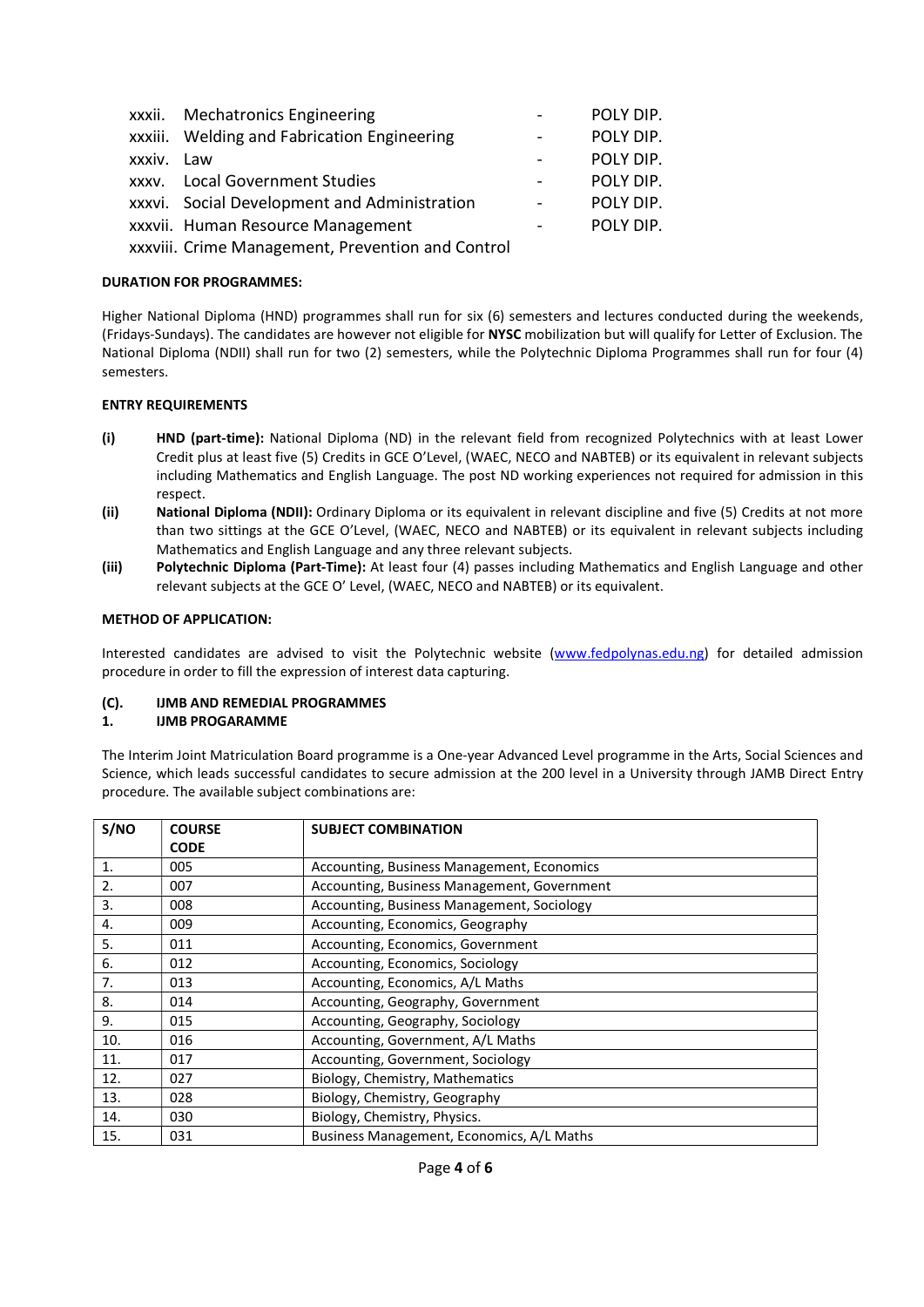| 16. | 032 | Business Management, Economics, Geography        |
|-----|-----|--------------------------------------------------|
| 17. | 033 | Business Management, Economics, Government       |
| 18. | 034 | <b>Business Management, Economics, Sociology</b> |
| 19. | 035 | Business Management, Geography, A/L Maths        |
| 20. | 036 | Business Management, Geography, Government       |
| 21. | 037 | Business Management, Geography, Sociology        |
| 22. | 038 | Business Management, Government, Sociology       |
| 23. | 039 | Chemistry, Geography, Mathematics                |
| 24. | 043 | Chemistry, Physics, Mathematics                  |
| 25. | 049 | Economics, Geography, Mathematics                |
| 26. | 051 | Economics, Geography, Sociology                  |
| 27. | 053 | Economics, Government, Sociology                 |
| 28. | 060 | Geography, Government, Mathematics               |
| 29. | 061 | Geography, Government, Sociology                 |
| 30. | 063 | Geography, Physics, Mathematics                  |
| 31  | 066 | Literature, sociology, IRS                       |
| 32  | 045 | Literature, Sociology, CRS                       |

Entry requirement: The potential candidates are required to obtain five (5) Credits at not more than TWO SITTINGS in relevant subjects to include both English and Mathematics.

#### 2. REMEDIAL PROGRAMME

The Polytechnic runs a remedial programme for prospective candidates who would like to remedy their O'Level deficiencies.

#### (D). POSTGRADUATE DIPLOMA (PGD) PROGRAMMES OFFERED

#### A. DETAILS OF AVAILABLE PROGRAMMES

- 1. Faculty of Administration
	- i. Department of Accounting PGD Accounting
	- ii. Department of Banking & Finance PGD Banking & Finance
	- iii. Department of Business Administration PGD Business Administration
- 2. Faculty of Environmental Science

#### Department of Geography

- i. PGD Environmental Resource Management,
- ii. PGD Land Administration, and;
- iii. PGD Urban & Regional Planning.

#### B. ELIGIBILITY FOR ACADEMIC PROGRAMMES

#### General Requirements:

- i. Postgraduate Diploma degrees are available to candidates with a Third class (honours) degree, Higher National Diploma (HND) and Advanced Diploma holders with minimum of lower credit or its equivalent
- ii. All relevant certificates/results are to be offloaded at the point of filling the application form, including the National Youth Service Corp (DISCHARGE CERTIFICATE OR EXEMPTION CERTIFICATE).
- iii. Candidates are expected to submit their duly completed application forms online through the Polytechnic website (www.fedpolynas.edu.ng)